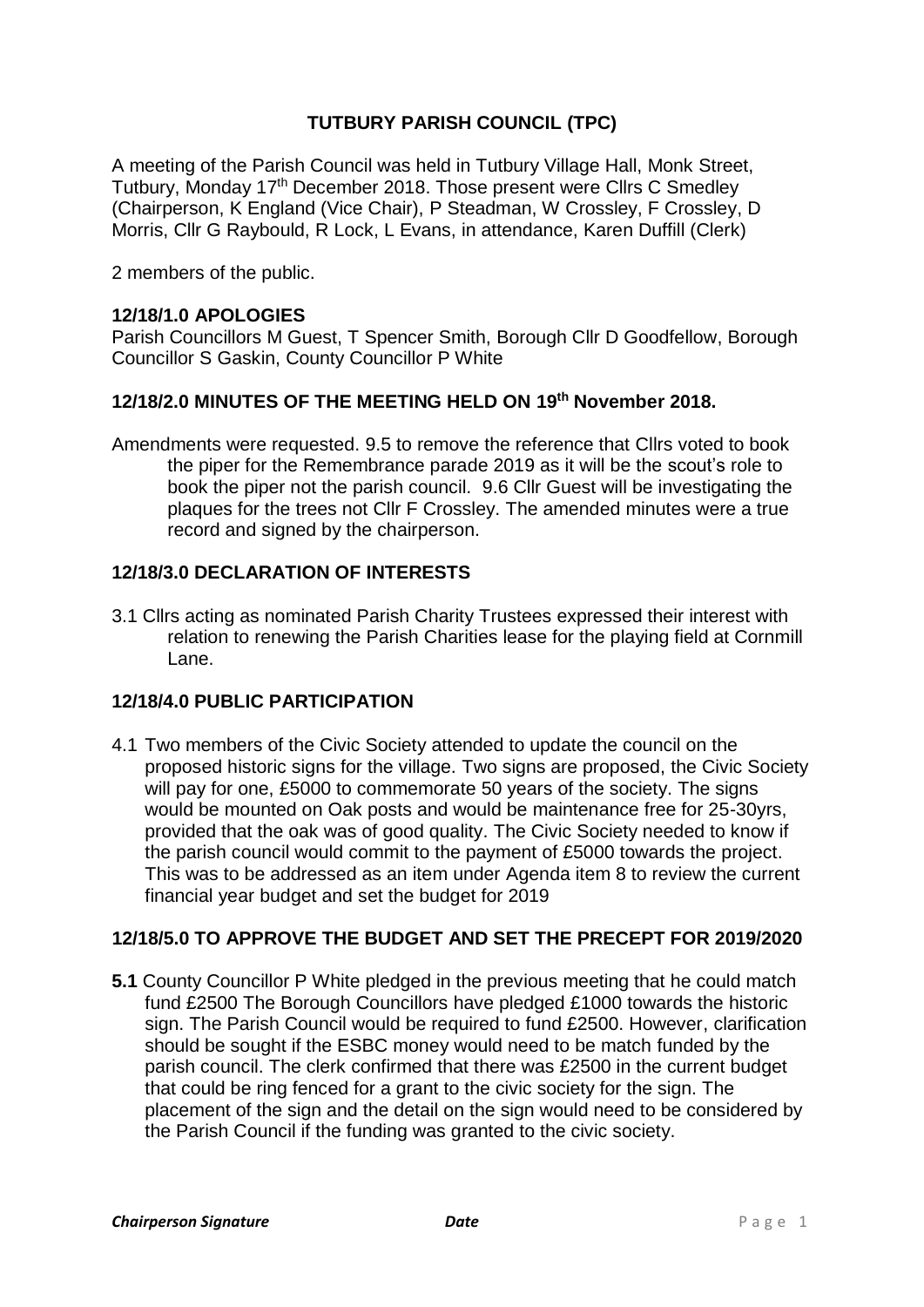### **Resolution**

Cllrs voted in favour to ring fence £2500 in the current financial year budget for a grant to the Civic Society for a historic sign. The clerk will clarify other funding options and planning costs.

#### **12/18/6.0 Signing of the Declaration of Office for co-opted Councillors/**

6.1. Cllrs Russell Lock and Lesley Evans signed the declaration of office. The clerk witnessed this. The chair welcomed the new councillors to the parish Council

## **12/18/18 7.0 BOROUGH AND COUNTY COUNCILLOR REPORT**

7.1 No Borough or County Councillors were present. Cllr P White sent in a report. The Local Government Financial Settlement has now been published (one week later than expected) and there is some good news for Staffordshire in the form of short-term funding increases that will help over the next 12 months. These include:

- £0.8m on New Homes Bonus
- £1.5m from the Levy Account Surplus (basically a re-distribution of business rates where they have collected in more than they needed)
- £4.7m on the business rates pilot
- £8.99 million for road repairs (this must be spent on maintaining/repairing existing infrastructure not new projects).

This is very welcome news and in particular I expect that the additional money for road repairs will have a visible effect in our area, but it is all one-off funding rather than long-term increases to the funding arrangements for the county. The shortfall in next year's budget is £35 million and these one off-increases only offer £16 million.

I am lobbying the authority to find a way of using this funding to avoid the cuts in funding for school crossing patrols which are currently under consultation and I hope a way will be found to do this, but this may be difficult given the one-off nature of the new funding provided. I would ask the Parish Council to include a contingency in your 2019/20 precept to cover this eventuality while I work to secure the funding through the county council. I am also exploring the possibility of installing a pedestrian crossing outside the school as an alternative means of improving safety, but this will also take time to deliver if it is possible at all so again, the assistance of the Parish Council in ensuring the crossing service is sustained in the meantime is very important.

I have also had an update from the highways team regarding the changes to traffic regulations in Tutbury (including Monk Street). We are expecting the engineers report to be published early in the New Year with the consultation period commencing in January.

As ever, please let me know if there is anything else, I can assist you with and may I take the opportunity to wish all Councillors and members of the public a Merry Christmas and a happy and prosperous New Year.

#### 7.2 **School Crossing Patrol provision update**

The clerk confirmed that an agreement had been received between the service recipient Richard Wakefield School) and the county council that set out the details of the school crossing provision from  $1<sup>st</sup>$  Feb and the cost would be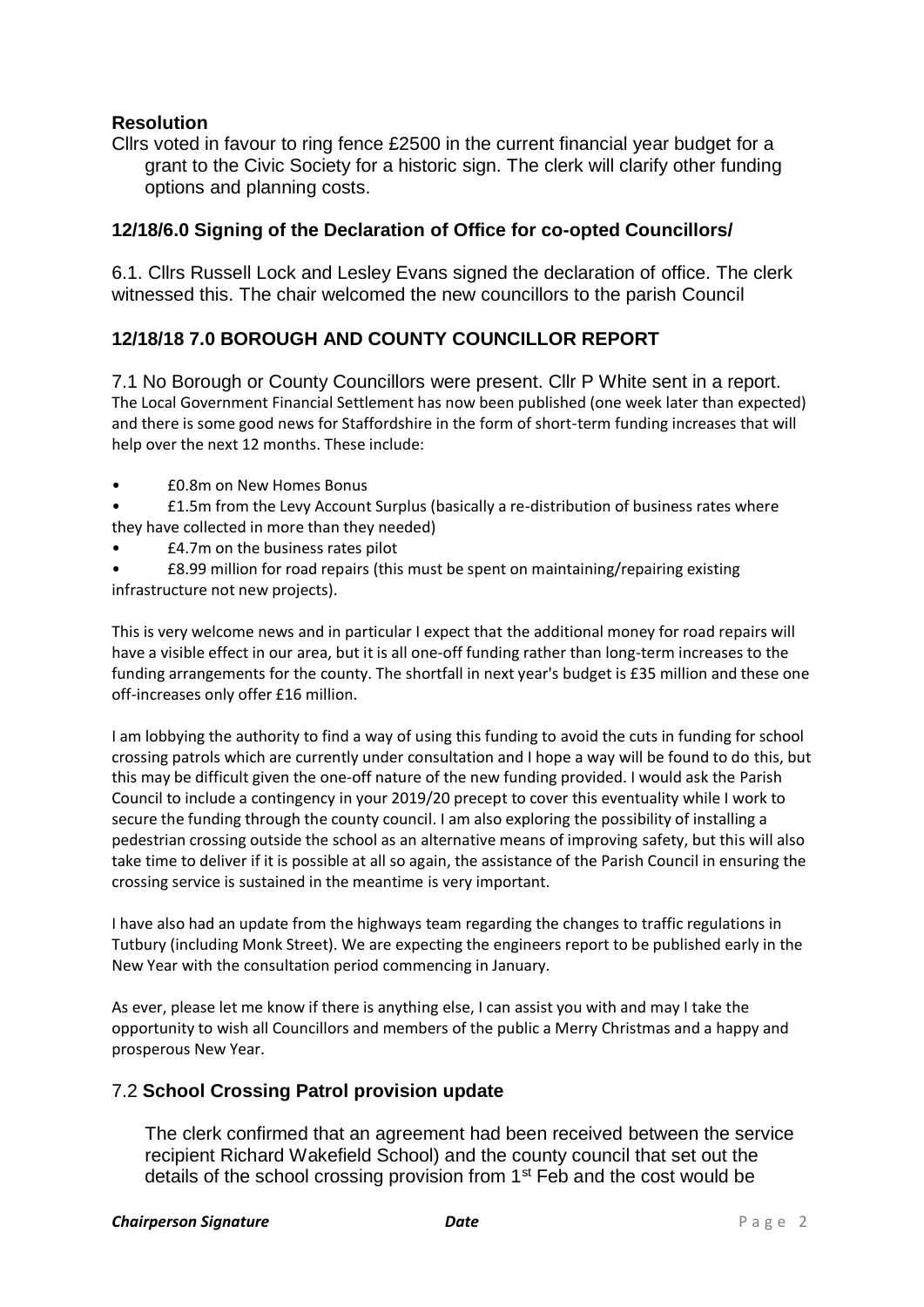£1800. This agreement will need close scrutiny by the parish council and the school. The funding for this will be allocated out of the 2018/2019 budget.

- 7.3 A member raised concern that the positioning of one school crossing patrol for the following academic year19/20 may need further consideration, due to a potential accident in other areas that used to be covered by the school crossing patrols on Ludgate Street and Belmot Road. Therefore, the parish council could consider sponsoring three patrols following a usage and risk assessment survey.
- 7.4 The cost of three crossing patrol would be around £13,000 and would require a considerable raise in the precept. The clerk confirmed that this would require public consultation. However, for the first year the crossing patrols would commence in September and only half of the cost would be required out of one financial year and the remaining half of the academic year would be financed in the following financial year.
- 7.5 Further concern was raised by other members that the parish council should not take on county council responsibilities as, other services will be cut ant the parish council will have limited resources to fill other county council duties. This will have serious consequences for the parish council going forward. These decisions were deemed political and not based on safety. The ultimate responsibility for the safety of the school children getting to school was the parents. The school are responsible for the children once they are in the school gates.

#### **Resolution**

Public consultation was required with the school and the parish to consider the future of the school crossing patrol.

**12/18/8.0 CLERK'S REPORT including correspondence** the clerk outlined the correspondence received; see clerks report

#### • **Renewal of the parish Charities Lease**

8.1The Clerk had received copies of correspondence from the Tutbury Parish Charities clerk setting out the previous lease renewal for the playing fields at Cornmill lane. The previous lease was renewed for 8 years and the charities solicitor dealt with the renewal and the parish council contributed towards the fees. Cllrs voted in favour to repeat the process and extend the lease.

## • **Request from a circus for a suitable location in 2019**

8**.**2 A request had been made for a visiting circus to stay in Tutbury. Members suggested an alternate site for the circus would be Thistley Meadow, Hatton this was traditionally the place that would serve Tutbury and Hatton communities for travelling fairs and circus. The clerk will respond accordingly.

#### **Request to locate a textile bank for Scope**

8.3 Cllrs agreed that the organisation should contact East Staffordshire Borough Council as they were responsible for recycling bins in Duke Street. The clerk will respond accordingly.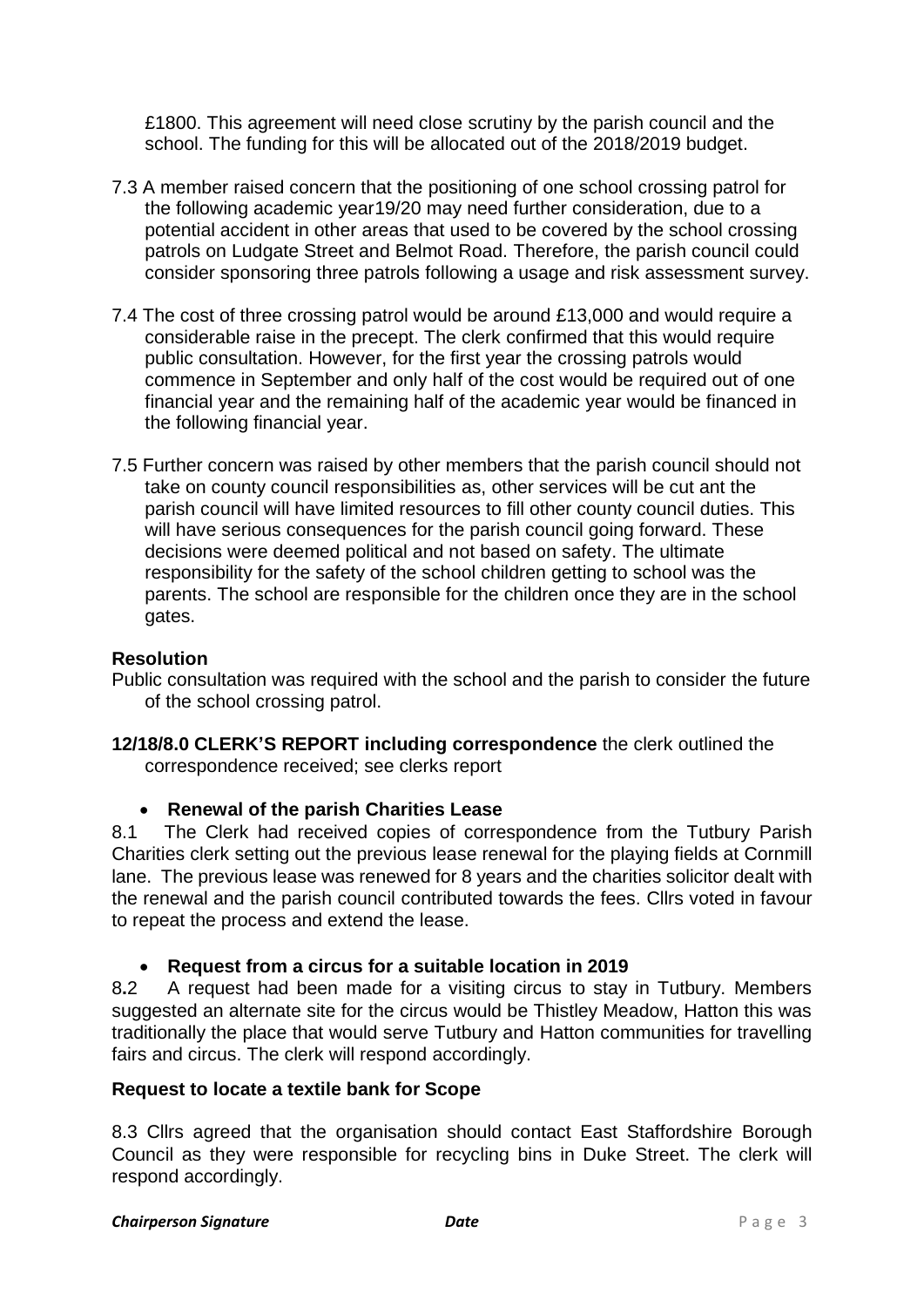# **12/18/9.0 TO APPROVE THE BUDGET AND SET THE PRECEPT FOR 2019/2020**

9.1 The clerk distributed the recent bank reconciliation. A table of precept calculations and a proposed budget was also distributed. The clerk outlined the projection for a carry forward budget. However, this was hard to predict as decisions and deadlines would still need to be met for ongoing projects.

9.2 The council tax grant had been reduced. A tax freeze in the budget would mean 0.5% reduction in the overall budget. The chair set out the proposals discussed in the budget meeting. Inflationary rises on contracts and salary costs would mean that a standstill budget would in reality mean cuts to the overall parish council budget. Contingency costs would be required for administration costs and for an election. Earmarked funds have been allocated for future initiatives and to safeguard a safe level of reserve.

9.3 Two council members proposed that the budget for Street cleaning costs of £3200 could be reallocated towards a contingency for school Crossing Patrol in addition to the proposed contingency of £2000. This would not however cover half the costs of three crossing patrols.

9.4 Two members proposed that the Precept was increased by 4% to cover inflation rises and to increase the contingency for a school crossing patrol.

#### **Resolution**

Cllrs voted in favour to request that the precept is increased by 4%

Cllrs voted in favour of a contingency allocated in the 2019/20 and to reallocate the budget from the street cleaning budget for this provision.

Due to standing orders the chair proposed that the meeting was extended 15 minutes items 9.12 and 13 will be added to a future agenda.

## **11/18/10.0 PLANNING MATTERS -TO RECEIVE COMMENTS ON RECENT APPLICATIONS**

 $10.1$ 

# **P/2018/01274 Proposal: Installation of replacement windows and doors**

# **Location: 38 B Cornmill Lane, Tutbury, DE13 9HA**

NO OBJECTION if there are suitable openings to allow a safe fire escape.

**P/2018/01475**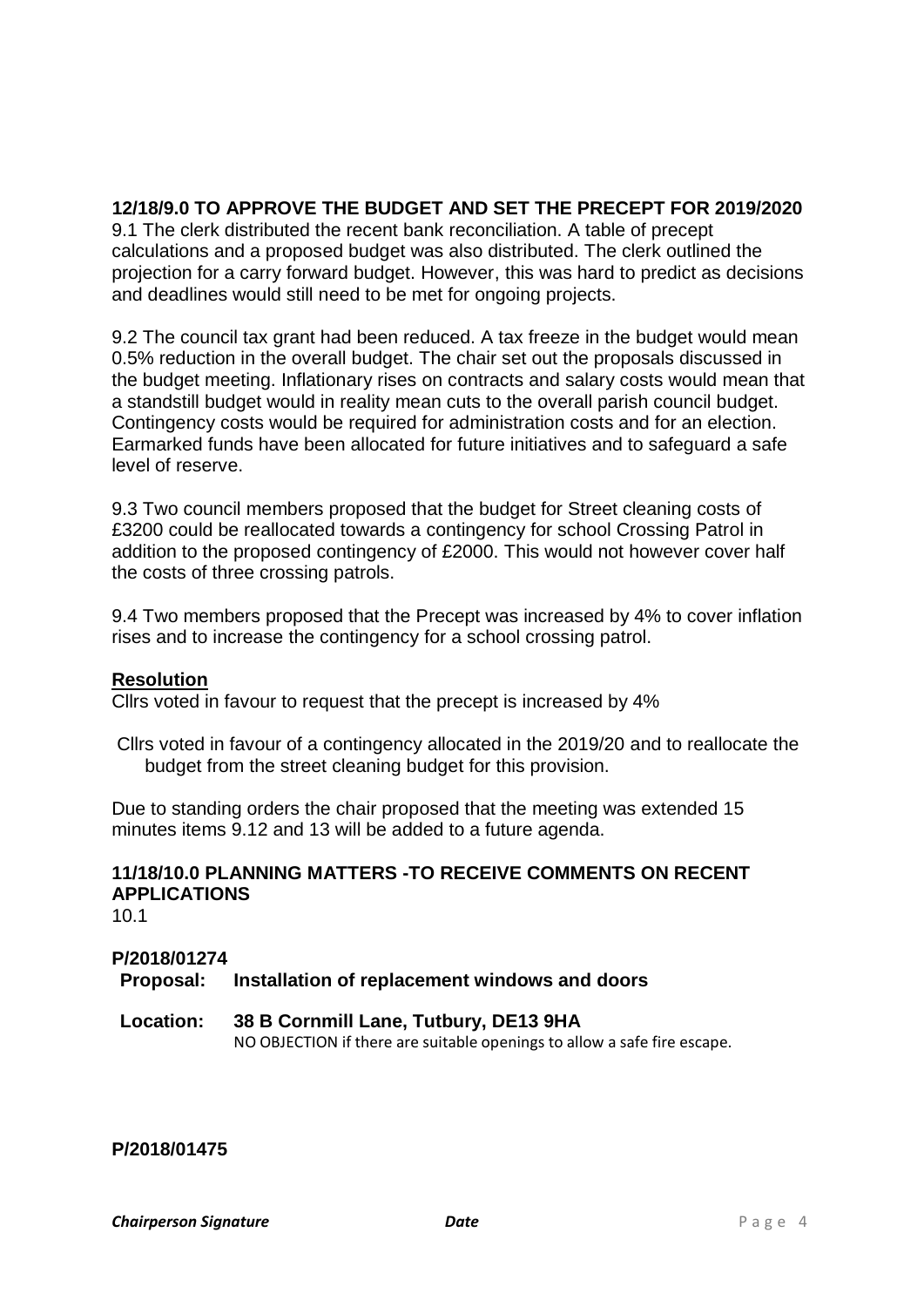#### **Application for a Certificate of Lawfulness for the continued use as a separate dwelling.**

Proposal: **Application for a Certificate of Lawfulness for the continued use as a separate** dwelling.

#### Location: **Water House, Lodge Hill, Tutbury, Staffordshire, DE13 9HF**

**OBJECTION** Tutbury Parish Council would like to object to this application. It was thought that if an application to build a residence/ apartment in this location was sought that this would be refused. The habitable area of the flat is only half that of the government '2015 minimum nationally described space standard' for new homes, which specifies a minimum of 37sq metres for a dwelling. This development is 21.84 sq. metres. The parish council would like this to return to be a garage not a residence.

## **11/18/11.0 TO APPROVE ACCOUNTS FOR PAYMENT**

**11.1** Council members proposed and seconded the accounts were authorised for payment.

|                                 |                                  | Sub    |            |              |
|---------------------------------|----------------------------------|--------|------------|--------------|
| <b>Name</b>                     | <b>Details</b>                   | total  | <b>VAT</b> | <b>TOTAL</b> |
| HM revenue and                  | <b>National Insurance</b>        | 102.58 |            | 102.58       |
| customs                         |                                  |        |            |              |
| <b>Karen Duffill</b>            | <b>Clerks Salary</b>             | 891.44 |            | 891.44       |
| <b>Karen Duffill</b>            | <b>Clerks Expenses</b>           | 25.92  |            | 25.92        |
| <b>Staffordshire County</b>     | <b>Clerks Employer Pension</b>   | 257.31 |            | 257.31       |
| <b>Pension Fund</b>             | arrears                          |        |            |              |
| <b>Staffordshire County</b>     | <b>Clerks Employee Pension</b>   | 160.48 |            | 160.48       |
| <b>Pension Fund</b>             | contribution                     |        |            |              |
| <b>Opus Energy</b>              | Changing room electricity        | 28.26  | 1.41       | 29.67        |
|                                 | supply                           |        |            |              |
| <b>Tutbury Parish Charities</b> | Playing field rent 6 months from | 250.00 |            | 250.00       |
|                                 | 31.03.18                         |        |            |              |
| <b>Tutbury Parish Charities</b> | Hire of premises 6 months from   | 150.00 |            | 150.00       |
|                                 | 31.03.18                         |        |            |              |
| <b>Sterilizing services</b>     | Legionella control Sept Month    | 219.00 | 43.80      | 262.80       |
|                                 | check inv 38800                  |        |            |              |
| Aucuba Landscapes               | Church Mowing inv 4066           | 198.87 | 39.77      | 238.64       |
| <b>Staffordshire Parish</b>     | Cllr guides                      | 22.22  |            | 22.22        |
| <b>Council Association</b>      |                                  |        |            |              |
| <b>Cripwell Building</b>        | Water Heater repair              | 60.00  | 12.00      | 72.00        |
| <b>Services</b>                 |                                  |        |            |              |